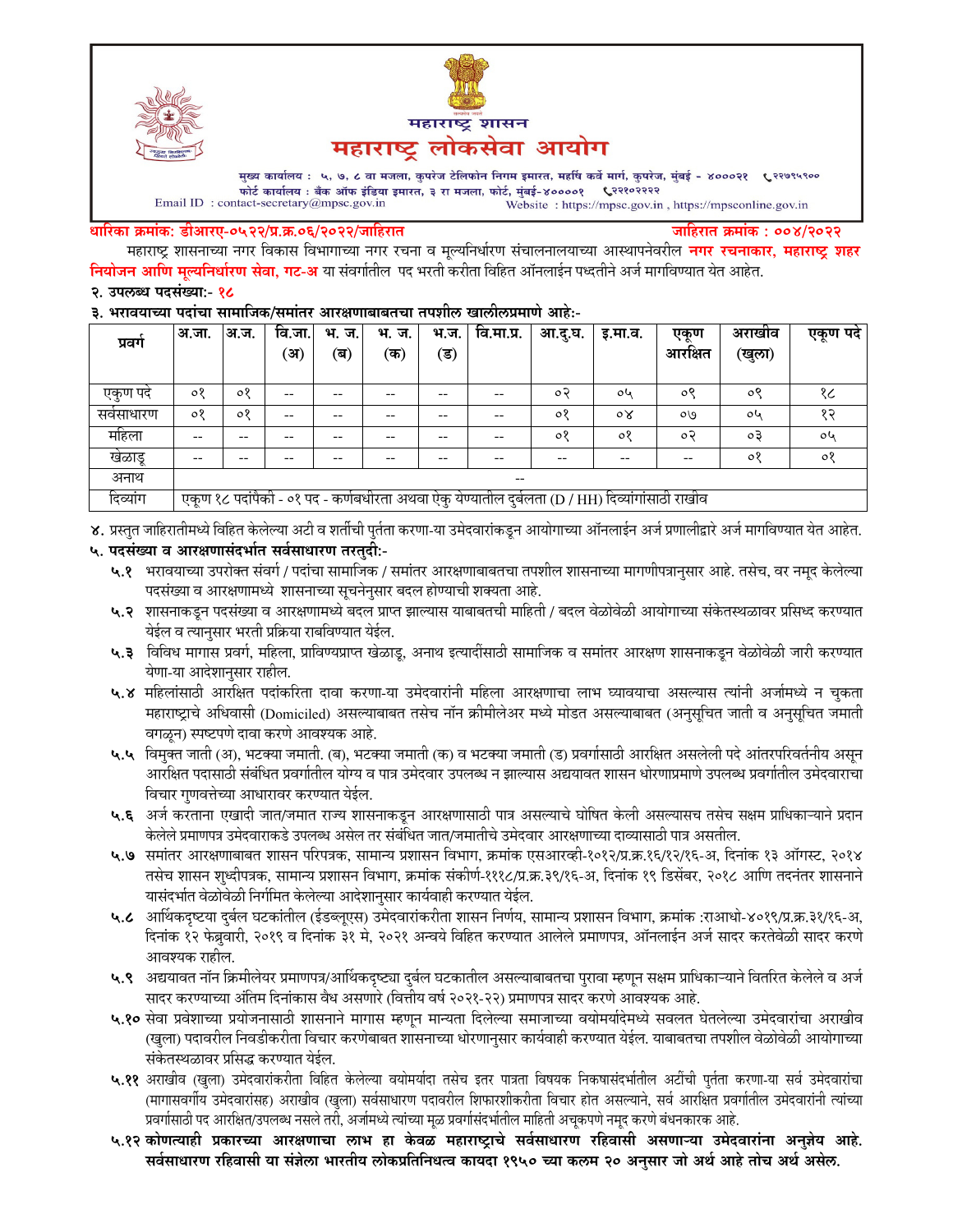- ५.१३ कोणत्याही प्रकारच्या आरक्षणाचा (सामाजिक अथवा समांतर) अथवा सोयी सवलतींचा दावा करणा-या उमेदवाराकडे संबंधित कायदा / नियम / आदेशानुसार विहित नमुन्यातील प्रस्तुत जाहिरातीस अनुसरुन अर्ज स्वीकारण्यासाठी विहित केलेल्या दिनांकापूर्वीचे वैध प्रमाणपत्र उपलब्ध असणे अनिवार्य आहे.
- ५.१४ सामाजिक व समांतर आरक्षणासंदर्भात विविध न्यायालयामध्ये दाखल न्यायप्रविष्ट प्रकरणी अंतिम निर्णयाच्या अधीन राहून पदभरतीची कार्यवाही करण्यात येईल.
- ५.१५ खेळाडू आरक्षण :-
	- ५.१५.१ शासन निर्णय, शालेय शिक्षण व क्रीडा विभाग, क्रमांक: राक्रीधो-२००२/प्र.क्र.६८/क्रीयुसे-२, दिनांक १ जुलै, २०१६, तसेच शासन शुध्दीपत्रक, शालेय शिक्षण व क्रीडा विभाग, क्रमांक:राक्रीधो-२००२/प्र.क.६८/क्रीयुसे-२, दिनांक १८ ऑगस्ट, २०१६, शुध्दीपत्रक क्रमांक:राक्रीधो-२००२/प्र.क्र.६८/क्रीयुसे-२, दिनांक ११ मार्च, २०१९ व शासन शुद्धिपत्रक, शालेय शिक्षण व क्रीडा विभाग, क्रमांक : राक्रीधो-२००२/प्र.क्र.६८/क्रीयसे-२, दिनांक २४ ऑक्टोबर, २०१९ आणि तदनंतर शासनाने यासंदर्भात वेळोवेळी निर्गमित केलेल्या आदेशानसार प्राविण्य प्राप्त खेळाडू आरक्षणासंदर्भात तसेच वयोमर्यादेतील सवलतीसंदर्भात कार्यवाही करण्यात येईल.
	- ५.१५.२ प्राविण्य प्राप्त खेळाडू व्यक्तींसाठी असलेल्या आरक्षणाचा दावा करणा-या उमेदवारांच्या बाबतीत क्रीडा विषयक विहित अर्हता धारण करीत असल्याबाबत सक्षम प्राधिका-याने प्रमाणित केलेले पात्र खेळाचे प्राविण्य प्रमाणपत्र पूर्व परीक्षेस अर्ज सादर करण्याच्या अंतिम दिनांकाचे किंवा तत्पूर्वीचे असणे बंधनकारक आहे.
	- ५.१५.३ खेळाचे प्राविण्य प्रमाणपत्र योग्य दर्जाचे असल्याबाबत तसेच तो खेळाडू उमेदवार खेळाडूसाठी आरक्षित पदावरील निवडीकरीता पात्र ठरतो, याविषयीच्या पडताळणीकरीता त्यांचे प्राविण्य प्रमाणपत्र संबंधित विभागीय उपसंचालक कार्यालयाकडे पूर्व परीक्षेस अर्ज सादर करण्याच्या दिनांकापूर्वीच सादर केलेले असणे बंधनकारक आहे. अन्यथा प्राविण्य प्राप्त खेळाडूसाठी आरक्षणाकरीता पात्र समजण्यात येणार नाही.
	- ५.१५.४ कागदपत्रे पडताळणी/मुलाखतीच्यावेळी खेळाडू उमेदवारांनी विहित अर्हता धारण करीत असल्याबाबत सक्षम प्राधिका-याने प्रमाणित केलेले प्राविण्य प्रमाणपत्र तसेच त्यांचे प्राविण्य प्रमाणपत्र योग्य असल्याबाबत तसेच खेळाडू कोणत्या संवर्गातील खेळाडूसाठी आरक्षित पदावरील निवडीकरीता पात्र ठरतो, याविषयीचा सक्षम प्राधिका-याने प्रदान केलेले प्राविण्य प्रमाणपत्र पडताळणीबाबतचा अहवाल सादर केला तरच उमेदवारांचा संबंधित संवर्गातील खेळाडूसाठी आरक्षित पदावर शिफारशी/नियुक्तीकरीता विचार करण्यात येईल.
	- ५.१५.५ एकापेक्षा जास्त खेळांची प्राविण्य प्रमाणपत्रे असणा-या खेळाडू उमेदवाराने एकाच वेळेस सर्व खेळांची प्राविण्य प्रमाणपत्रे प्रमाणित करण्याकरीता संबंधित उपसंचालक कार्यालयाकडे सादर करणे बंधनकारक आहे.

## ५.१६ दिव्यांग आरक्षण:-

- ५.१६.१ दिव्यांग व्यक्ती हक्क अधिनियम २०१६ च्या आधारे शासन निर्णय सामान्य प्रशासन विभाग, क्रमांक दिव्यांग २०१८/प्र.क्र.११४/१६ अ, दिनांक २९ मे, २०१९ तसेच यासंदर्भात शासनाकडून वेळोवेळी जारी करण्यात आलेल्या आदेशानुसार दिव्यांग व्यक्तींच्या आरक्षणासंदर्भात कार्यवाही करण्यात येईल.
- ५.१६.२ शासन निर्णय, नगर विकास विभाग, क्रमांक: संकीर्ण-५०२१/१०१/प्र.क्र.३९/नवि-२७, दिनांक ०२ मार्च, २०२१ अन्वये खालील दिव्यांग प्रवर्गातील व्यक्ती / उमेदवार सदर पदाकरीता अर्ज करण्यास पात्र आहेत:-

(?) Deaf, Hard Hearing, (?) One Arm, One Leg, Both Legs, One Arm One Leg, Cerebral Palsy, Leprosy Cured, Dwarfism, Acid Attack Victim, (3) Special Learning Disability ( $\angle$ ) Multiple Disabilities involving ( $\angle$ ) to ( $\frac{1}{2}$ )

- ५.१६.३ दिव्यांग व्यक्तींसाठी असलेली पदे भरावयाच्या एकृण पदसंख्येपैकी असतील.
- ५.१६.४ दिव्यांग व्यक्तींची संबंधित संवर्ग/पदाकरीता पात्रता शासनाकडून वेळोवेळी निर्गमित केलेल्या आदेशानुसार राहील.
- ५.**१६.५** दिव्यांग व्यक्तींसाठी आरक्षित पदांवर शिफारस करताना उमेदवार कोणत्या सामाजिक प्रवर्गातील आहे, याचा विचार न करता दिव्यांग गुणवत्ता क्रमांकानुसार त्यांची शिफारस करण्यात येईल.
- ५.१६.६ संबंधित दिव्यांगत्वाच्या प्रकारचे किमान ४०% दिव्यांगत्वाचे प्रमाणपत्र धारक उमेदवार / व्यक्ती आरक्षण तसेच नियमानुसार अनुज्ञेय सोयी / सवलतीसाठी पात्र असतील.
- ५.१६.७ लक्षणीय दिव्यांगत्व असलेले उमेदवार / व्यक्ती खालील सवलतींच्या दाव्यास पात्र असतील:-

(१) दिव्यांगत्वाचे प्रमाण किमान ४०% अथवा त्यापेक्षा जास्त असल्यास तसेच पद लक्षणीय दिव्यांग व्यक्तींसाठी आरक्षित असल्यास नियमानुसार अनुज्ञेय आरक्षण व इतर सोयी सवलती.

(२) दिव्यांगत्याचे प्रमाण किमान ४०% अथवा त्यापेक्षा जास्त असल्यास तसेच पद संबंधित दिव्यांग प्रकारासाठी सुनिश्चित केले असल्यास नियमानुसार अनुज्ञेय सायी सवलती

- ५.१६.८ लक्षणीय दिव्यांग व्यक्तींसाठी असलेल्या वयोमर्यादेचा अथवा इतर कोणत्याही प्रकारचा फायदा घेऊ इच्छिणा-या उमेदवारांनी शासन निर्णय, सार्वजनिक आरोग्य विभाग, क्रमांक अप्रकि-२०१८/प्र.क्र.४६/आरोग्य-६, दिनांक १४ सप्टेंबर, २०१८ मधील आदेशानुसार केंद्र शासनाच्या www.swavlambancard.gov.in अथवा SADM या संगणकीय प्रणालीदवारे वितरित करण्यात आलेले नवीन नमुन्यातील दिव्यांगत्वाचे प्रमाणपत्र सादर करणे अनिवार्य आहे.
- ५.१६.९ लक्षणीय दिव्यांगत्व असणा-या उमेदवारांना अर्जामध्ये नमूद केलेला दिव्यांगत्वाचा प्रकार / उप प्रकार बदलणे अनुज्ञेय नाही.

## ५.१७ अनाथ आरक्षण :-

- ५.१७.१ अनाथ व्यक्तींचे आरक्षण शासन निर्णय, महिला व बालविकास विभाग, क्रमांक: अनाथ-२०१८/प्र.क्र.१८२/का-०३, दिनांक २३ ऑगस्ट, २०२१ तसेच यासंदर्भात शासनाकडून वेळोवेळी जारी करण्यात येणा-या आदेशानुसार राहील.
- ५.१७.२ अनाथांसाठी आरक्षित पदावर गुणवत्तेनुसार निवड झालेल्या उमेदवारांचा समावेश उमेदवार ज्या सामाजिक प्रवर्गाचा आहे; त्या प्रवर्गातून करण्यात येईल.
- ५.१७.३ प्रस्तुत पदासाठी अर्जाद्वारे अनाथ आरक्षणाचा दावा केलेल्या उमेदवारांनी त्यांचेकडे सद्यस्थितीत उपलब्ध असलेले प्रमाणपत्र सादर करणे अनिवार्य आहे. तसेच दिनांक २३ ऑगस्ट, २०२१ रोजीच्या शासन निर्णयाद्वारे विहित करण्यात आलेल्या कार्यपद्धतीनुसार सुधारित नमुन्यातील अनाथ प्रमाणपत्र व महाराष्ट्र राज्याचे अधिवास प्रमाणपत्र आयोगाकडून निश्चित करण्यात येणाऱ्या विहित कालावधीत सादर करणे आवश्यक राहील. अन्यथा अनाथ आरक्षणाचा दावा विचारात घेतला जाणार नाही.

#### ६. वेतनश्रेणी :-

स्तर एस-२५ रुपये ७८,८००/- ते रुपये २,०९,२००/- अधिक नियमानुसार अनुज्ञेय भत्ते.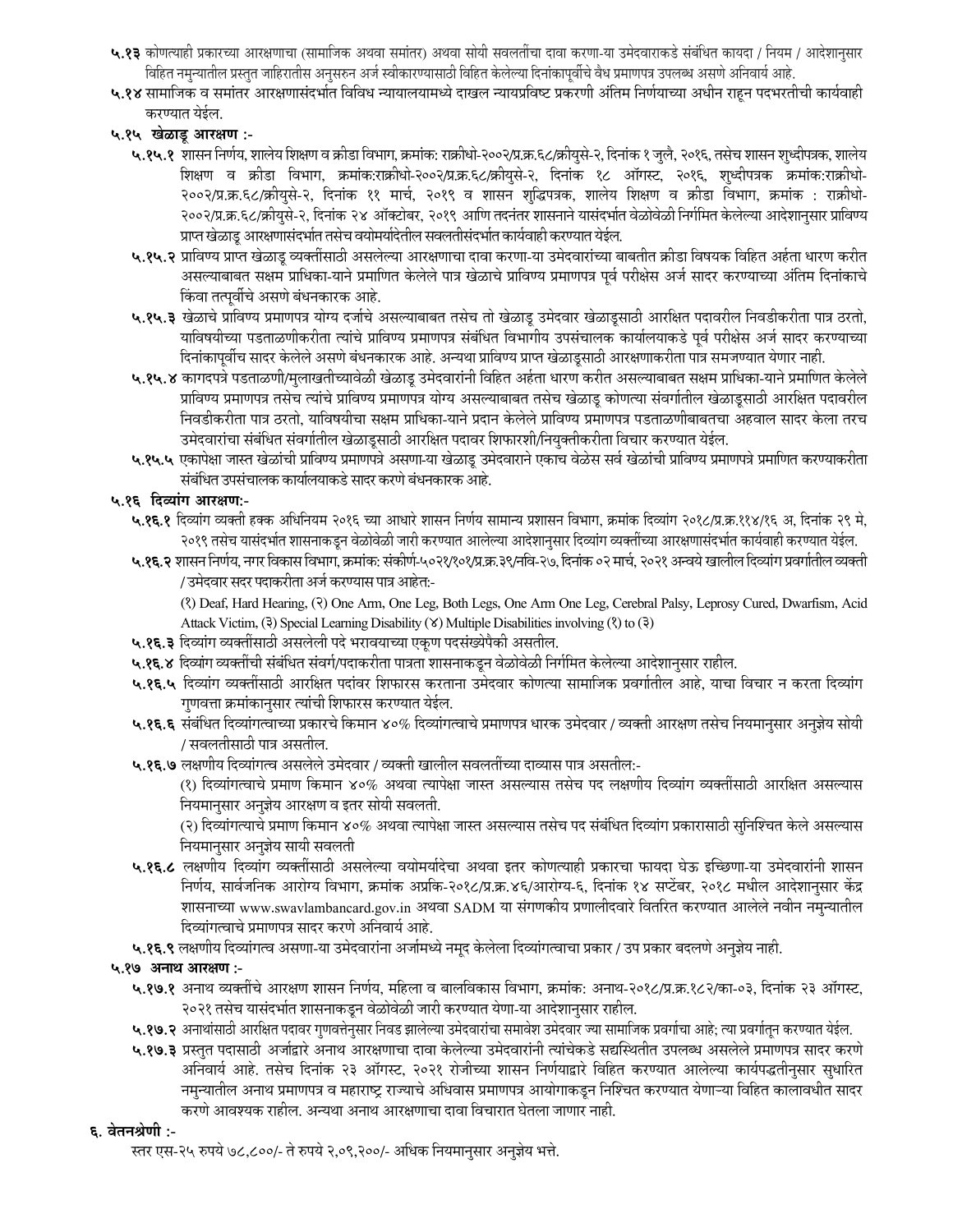७. पात्रता :-

### ७.१ भारतीय नागरिकत्व

#### ७.२ वयोमर्यादा :-

| वयामयादा     | किमान      | कमाल वय |            |                          |               |                                      |               |          |
|--------------|------------|---------|------------|--------------------------|---------------|--------------------------------------|---------------|----------|
| गणण्याचा     | अमागास /   | अराखीव  | मागासवगीय/ | प्राविण्य प्राप्त खेळाडू |               | माजी सैनिक, आणिबाणी व                |               | दिव्यांग |
| दिनांक       | मागासवगीय/ | (खुला)  | आ.दू.घ./   |                          |               | अल्पसेवा राजदिष्ट अधिकारी            | उमेदवार       |          |
|              | आ. दु. घ.  |         | अनाथ       | अराखीव                   | मागासवगोय/    | अराखांव                              | मागासवगीय/    |          |
|              |            |         |            | (खुला)                   | आ.दु.घ./ अनाथ | (खुला)                               | आ.दु.घ./ अनाथ |          |
| १ म,<br>२०२२ | १८         | ३३      | ३८         | ३८                       | ३८            | सैनिकी सेवेचा कालावधी अधिक<br>३ वर्ष |               | ४५       |
|              |            | $\sim$  |            |                          |               |                                      |               |          |

७.२.१ महाराष्ट्र शासनाच्या सेवेतील कर्मचा-यांना उच्च वयोमर्यादा ५ वर्षापर्यन्त शिथीलक्षम राहील.

७.२.२ महाराष्ट्र शासनाच्या सेवेतील कर्मचारी, मागासवर्गीय उमेदवार, दिव्यांग आणि खेळाडू यांना असलेली वयोमर्यादेतील शिथिलतेची सवलत यापैकी कोणतेही अधिकत्तम असलेली एकच सवलत देय राहील.

७.२.३ शासन निर्णय, सामान्य प्रशासन विभाग, क्रमांक एसआरव्ही-२०२१/प्र.क्र.६१/कार्या-१२, दिनांक १७ डिसेंबर, २०२१ अनुसार दिनांक १ मार्च, २०२० ते दिनांक १७ डिसेंबर, २०२१ या कालावधीत वयाधिक ठरणारे उमेदवार अर्ज करण्यास पात्र असतील.

# ८. शैक्षणिक अर्हता आणि अनभव:-

- ८.१ शैक्षणिक अर्हता (अ) Possess a Degree in Civil Engineering or Civil and Rural Engineering or Urban and Rural Engineering or Architecture or Construction Technology or Urban Planning of Recognised University or equivalent qualification;
	- (ब) शासन पत्र, नगर विकास विभाग, क्रमांक-नियुक्ती-११२१/प्र.क्र.१९९/नावि-२७, दिनांक १२ जानेवारी, २०२२ अन्वये, नगर रचनाकार या पदाकरीता (१) (स्थापत्य) बांधकाम अभियांत्रिकी आणि व्यवस्थापन किंवा [(Civil) Construction Engineering and Management] किंवा (२) नियोजन (Planning) किंवा (३) नागरी आणि प्रादेशिक योजना (Urban and Regional Planning) किंवा (४) वास्तूशास्त्र आणि प्रादेशिक योजना (Architecture and Regional Planning) या मान्यताप्राप्त विद्यापीठाच्या पदवीचा समकक्ष अर्हता म्हणून ग्राह्य समजण्यात येतील.

#### **And Thereafter**

८.२ अनुभव:- Have experience not less than three years in Town Planning or Town Planning and Valuation of Lands and Buildings after obtaining the above qualification:

## ८.३ शैक्षणिक अर्हता व अनुभवाचा कालावधी गणना करण्याचा दिनांक:-

८.३.१ प्रस्तुत जाहिरातीस अनुसरुन अर्ज सादर करण्यासाठी विहित केलेल्या अंतिम दिनांकास संबंधित शैक्षणिक अर्हता धारण करणे आवश्यक आहे.

८.३.२ अनुभवाच्या कालावधीची गणना प्रस्तुत जाहिरातीस अनुसरुन अर्ज सादर करण्याकरीता विहित केलेल्या अंतिम दिनांकास करण्यात येईल.

## ८.४ अनभवाच्या दाव्यांबाबत:-

- (अ) शासन पत्र, नगर विकास विभाग, क्रमांक:-नियुक्ती-११२१/प्र.क्र.१९९/नवि-२७, दिनांक १२ जानेवारी, २०२२ अन्वये उपरोक्त ८.२ मध्ये नमुद आवश्यक अनुभव - शासकीय संस्था अथवा निम-शासकीय संस्था अथवा शासनाचे अंगीकृत उपक्रम अथवा शासन नियंत्रित संस्था अथवा कंपनी अधिनियमांतर्गत नोंदणीकृत संस्था किंवा शासनाच्या कोणत्याही कायद्यांन्वये नोंदणीकृत असणा-या संस्था यांमध्ये, संचालनालयांतर्गत सहायक नगर रचनाकार (गट-ब) (६ व्या वेतन आयोगानसार वेतनश्रेणी रुपये ९,३००-३४,८००, ग्रेड पे रु. ४,४००/-) (७ व्या वेतन आयोगानुसार S-१५: ४१,८००-१,३२,३००) या वेतनश्रेणी पेक्षा कमी वेतनश्रेणी नसेल अशी वेतनश्रेणी असलेल्या पदावरील नगर रचना व जमिन अथवा इमारतीचे मुल्यांकन या विषयांमधील ३ वर्षांपेक्षा कमी नसेल एवढा प्रत्यक्ष अनुभव ग्राह्य धरण्यात येईल.
- (ब) आयोगाच्या ऑनलाईन अर्ज प्रणालीद्वारे विविध स्वरुपाचे दावे करताना अथवा दावे अद्ययावत करताना प्रस्तुत जाहिरातीस अनुसरुन अनुभवाच्या दाव्यांनुसार पात्र होण्यासाठी उमेदवाराने Nature of Job - Town Planning / Town Planning and Valuation of Lands and Buildings / Assistant Town Planner / Assistant Town Planner and Valuation of Lands and Buildings असे नमुद करणे अनिवार्य आहे. त्याशिवाय, ऑनलाईन अर्ज प्रणालीद्वारे अर्ज स्वीकृत होऊ शकणार नाही.

९. कर्तव्ये व जबाबदा-या:- प्रस्तुत पदाच्या कर्तव्ये व जबाबदा-या याबाबतचा तपशील आयोगाच्या https://mpsc.gov.in या संकेतस्थळावर उपलब्ध आहे.

## १०. निवडप्रकिया:-

- १०.१ प्रस्तुत जाहिरातीमध्ये नमूद केलेली शैक्षणिक अर्हता, अनुभव इत्यादी अर्हता किमान असून, किमान अर्हता धारण केली म्हणून उमेदवार मुलाखतीस बोलाविण्याकरिता पात्र असणार नाही.
- १०.२ जाहिरातीस अनुसरून प्राप्त अर्जाची संख्या आयोगाच्या कार्यनियमावलीतील तरतुदीनुसार वाजवी प्रमाणापेक्षा जास्त असेल आणि अर्ज सादर केलेल्या सर्व पात्र उमेदवारांच्या मुलाखती घेणे सोयीस्कर नसल्यास मुलाखतीसाठी उमेदवारांची संख्या मर्यादित करण्याच्या दृष्टीने जाहिरातीमध्ये नमुद शैक्षणिक अर्हता आणि/अथवा अनुभव यापेक्षा अधिक शैक्षणिक अर्हता/अनुभव किंवा अन्य योग्य निकष यांच्या आधारे अथवा चाळणी परीक्षेद्वारे मुलाखतीस पात्र उमेदवारांची संख्या मर्यादित करण्यात येईल.
- १०.३ चाळणी परीक्षा घेण्याचे निश्चित झाल्यास, अर्हता आणि / अथवा अनुभव शिथिल केला जाणार नाही.
- १०.४ चाळणी परिक्षेचा अभ्यासक्रम, परीक्षेचे माध्यम व इतर बाबी (लागू असल्यास) आयोगाच्या संकेतस्थळावर प्रसिध्द करण्यात येतील.
- १०.५ चाळणी परीक्षा घेतल्यास चाळणी परीक्षेचे गुण व मुलाखतीचे गुण एकत्रितरित्या विचारात घेऊन तर चाळणी परीक्षा न झाल्यास केवळ मुलाखतीच्या गुणांच्या आधारे उमेदवाराची शिफारस करण्यात येईल.
- १०.६ मुलाखतीमध्ये किमान ४१% व त्यापेक्षा जास्त गुण मिळविणाऱ्या उमेदवारांचाच शिफारशीसाठी विचार केला जाईल.
- १०.७ सेवा भरतीची संपूर्ण निवड प्रक्रिया नगर रचनाकार, गट-अ (सेवाप्रवेश नियम) २०११ अथवा तदनंतर शासनाकडून वेळोवेळी करण्यात येणा-या सधारणा तसेच आयोगाकडन वेळोवेळी सधारण्यात येणा-या कार्यनियमावलीतील तरतदीनसार राबविण्यात येईल.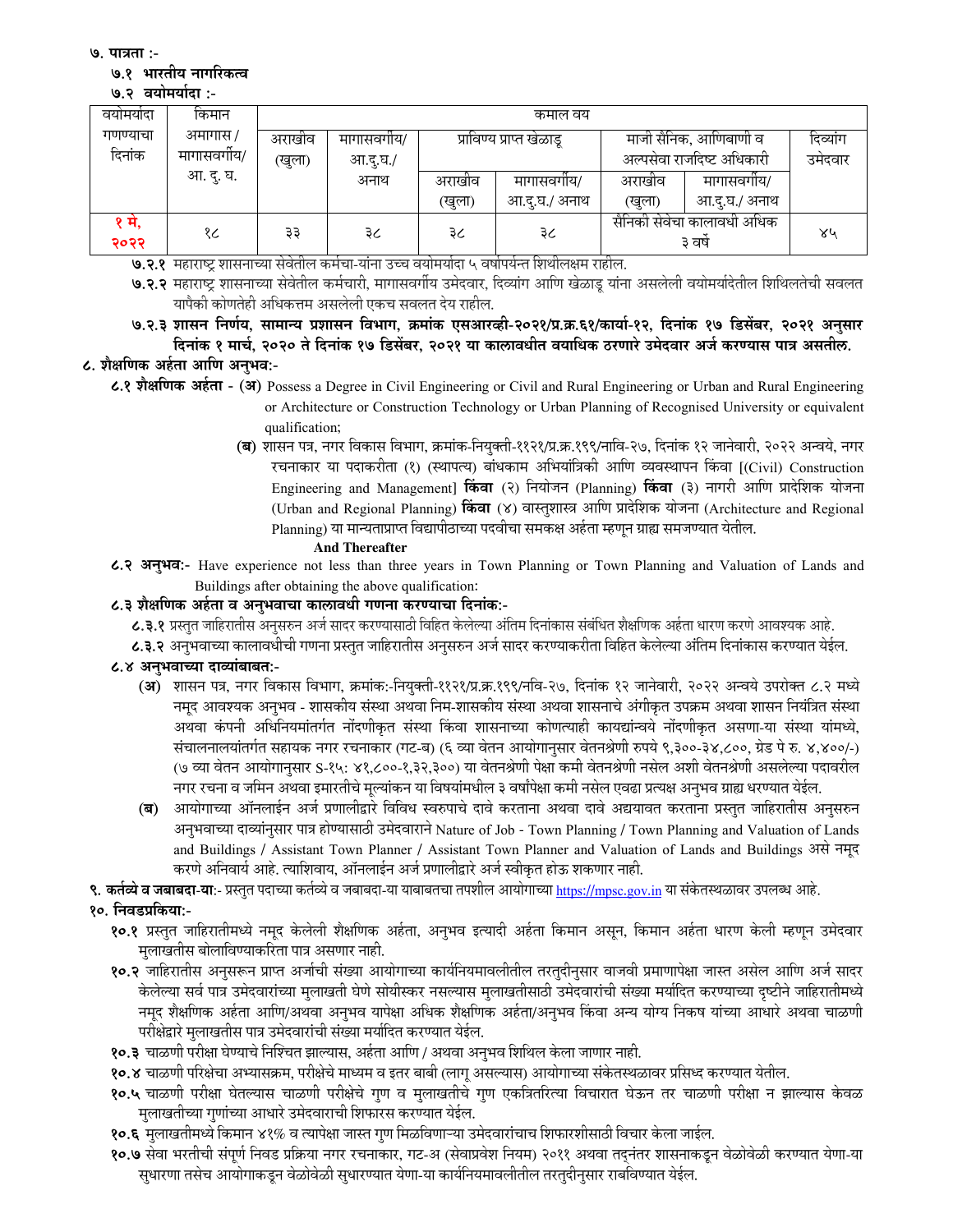# ११. अर्ज करण्याची पध्दत:-

# ११.१ अर्ज सादर करण्याचे टप्पे:-

११.१.१ आयोगाच्या ऑनलाईन अर्ज प्रणालीवर यापुर्वी विहित पध्दतीने नोंदणी केली नसल्यास नोंदणी करुन खाते (Profile) तयार करणे.

११.१.२ खाते तयार केलेले असल्यास व ते अदययावत करण्याची आवश्यकता असल्यास अद्ययावत करणे.

११.१.३ विहित कालावधीत तसेच विहित पध्दतीने आवश्यक कागदपत्रे अपलोड करून अर्ज सादर करणे.

११.१.४ परीक्षा शुल्काचा भरणा विहित पध्दतीने करणे.

## ११.२ विहित प्रमाणपत्र/कागदपत्रे अपलोड करणे:-

११.२.१ प्रोफाईलद्वारे केलेल्या विविध दाव्यांच्या अनुषंगाने उमेदवाराची पात्रता अजमावल्यानंतर (Check eligibility) उमेदवार जाहिरातीनुसार पात्र ठरत असल्यास अर्ज सादर करताना खालील कागदपत्रे/प्रमाणपत्रे (लागू असलेली) अपलोड करावी लागतील:-

|                             |                                                                       | फाईल       | किमान फाईल | कमाल फाईल |
|-----------------------------|-----------------------------------------------------------------------|------------|------------|-----------|
| अ. क्र.                     | प्रमाणपत्र/कागदपत्र                                                   | फॉर्मेट    | साईज (KB)  | साईज (KB) |
| १                           | अर्जातील नावाचा पुरावा (एस.एस.सी. अथवा तत्सम शैक्षणिक अर्हता)         | PDF        | 40         | 400       |
| २                           | वयाचा पुरावा                                                          | PDF        | 40         | 400       |
| ३                           | शैक्षणिक अर्हता इत्यादीचा पुरावा                                      | <b>PDF</b> | ५०         | 400       |
| Χ                           | सामाजिकदृष्टया मागासवर्गीय असल्याबाबतचा पुरावा                        | <b>PDF</b> | 40         | 400       |
| $\mathcal{L}_{\mathcal{A}}$ | आर्थिकदृष्टया दुर्बल घटकातील असल्याबाबतचा पुरावा                      | <b>PDF</b> | 40         | 400       |
| ξ                           | अद्ययावत नॉन-क्रिमीलेयर प्रमाणपत्र                                    | <b>PDF</b> | 40         | 400       |
| U                           | पात्र दिव्यांग व्यक्ती असल्याचा पुरावा                                | <b>PDF</b> | 40         | 400       |
| $\epsilon$                  | पात्र माजी सैनिक असल्याचा पुरावा                                      | <b>PDF</b> | 40         | 400       |
| ९                           | अनाथ आरक्षणाकरीता पात्र असल्याचा पुरावा                               | <b>PDF</b> | 40         | 400       |
| १०                          | खेळाडू आरक्षणाकरीता पात्र असल्याचा पुरावा                             | <b>PDF</b> | 40         | 400       |
| ११                          | अराखीव माहिला, खेळाडू, दिव्यांग, माजी सैनिक आरक्षणाचा दावा असल्यास    | <b>PDF</b> | ५०         | 400       |
|                             | अधिवास प्रमाणपत्र                                                     |            |            |           |
| १२                          | एस.एस.सी. नावात बदल झाल्याचा पुरावा                                   | <b>PDF</b> | 40         | 400       |
| १३                          | मराठी भाषेचे ज्ञान असल्याचा पुरावा                                    | <b>PDF</b> | 40         | 400       |
| १४                          | लहान कुटुंबाचे प्रतिज्ञापन                                            | PDF        | 40         | 400       |
| १५                          | अनुभवाचा पुरावा                                                       | <b>PDF</b> | 40         | 400       |
| १६                          | राज्य शासकीय कर्मचारी यांच्याकरीता वयोमर्यादेतील सवलतीचा दावा असल्यास | <b>PDF</b> | ५०         | 400       |
|                             | सादर करावयाचे प्रमाणपत्र                                              |            |            |           |

११.२.२ उपरोक्त प्रमाणपत्र/कागदपत्रे आयोगाच्या संकेतस्थळावरील 'उमेदवारांना सर्वसाधारण सूचना' प्रकरण क्रमांक चार मध्ये नमूद केल्याप्रमाणे असणे अनिवार्य आहे.

११.२.३ संबंधित जाहिरातीस अनुसरुन विहित निकष/पात्रता तसेच प्रोफाईलमधील दाव्यांच्या अनुषंगाने प्रमाणपत्रे/कागदपत्रे अपलोड करावी लागतील. प्रोफाईलमधील विविध दाव्यांच्या अनुषंगाने अपलोड करावयाची संबधित कागदपत्रे प्रणालीद्वारे अर्ज सादर करताना प्रदर्शित होतील.

११.२.४ पात्रतेसंदर्भातील विविध दाव्यांच्या अनुषंगाने प्रमाणपत्रे/कागदपत्रे अपलोड केल्याशिवाय अर्ज सादर करता येणार नाही.

## ११.३ सर्वसाधारण :-

- (**एक**) अर्ज आयोगाच्या ऑनलाईन अर्ज प्रणालीद्वारे फक्त ऑनलाईन पद्धतीने स्वीकारण्यात येतील.
- (दोन) अर्ज सादर करण्याकरीता संकेतस्थळ :- https://mpsconline.gov.in
- (तीन) ऑनलाईन पद्धतीने अर्ज सादर करण्याच्या सविस्तर सूचना आयोगाच्या https://mpsconline.gov.in तसेच https://mpsc.gov.in या संकेतस्थळावर उपलब्ध आहेत.
- (चार) आयोगास अर्ज सादर केल्यानंतर विहित मुदतीत परीक्षा शुल्क भरल्याशिवाय अर्ज विचारात घेतला जाणार नाही.

## ११.४ अर्ज सादर करण्याचा कालावधीः-

दिनांक ३१ जानेवारी, २०२२ रोजी १४.०० वाजल्यापासून दिनांक २१ फेब्रुवारी, २०२२ रोजी २३.५९ वाजेपर्यंत.

# ११.५ शुल्क (रुपये) :-

- (एक) अराखीव (खुला) रुपये ७१९/-
- (दोन) मागासवर्गीय / आर्थिक दुर्बल घटक / अनाथ रुपये ४४९/-
- (**तीन**) उपरोक्त परीक्षा शुल्काव्यतिरिक्त बँक चार्जेस तसेच त्यावरील देय कर अतिरिक्त असतील.
- (चार) परीक्षा शुल्क ना-परतावा (Non-refundable) आहे.
- ११.६ परीक्षा शुल्काचा भरणा करण्याकरीता खाली नमूद केलेल्या पद्धतींचा अवलंब करावा:-
	- (एक) शुल्क भरण्याकरीता मुख पृष्ठावरील 'माझे खाते' या लिंक वर क्लिक करावे.
	- (**दोन)** 'माझे खाते' या लिंक वर क्लिक केल्यानंतर अर्ज केलेल्या पदांची यादी शुल्क भरल्याच्या / न भरल्याच्या नोंदीसह दिसेल. 'Unpaid' लिहिलेल्या जाहिरात / पद / परीक्षेसमोर ' Pay Now' अशी लिंक उपलब्ध असेल.
	- (**तीन**) 'Pay Now' या लिंक वर क्लिक केल्यानंतर दोन पर्याय उपलब्ध होतील:- (१) ऑनलाईन पेमेंट (२) चलनाद्वारे
	- (चार) क्रेडिट कार्ड, डेबिट कार्ड अथवा नेटबँकिंगच्या सहाय्याने ऑनलाईन परीक्षा शुल्क अदा करता येईल.
	- (पाच) ऑनलाईन पध्दतीने परीक्षा शुल्काचा भरणा केल्यानंतर उमेदवाराला त्याच्या प्रोफाईलमध्ये परीक्षा शुल्काचा भरणा झाला आहे किंवा कसे याची स्थिती (status) लगेचच अवगत होईल. ऑनलाईन पध्दतीने परीक्षा शुल्क भरले असल्याबाबत Logout करण्यापूर्वीच खात्री करणे